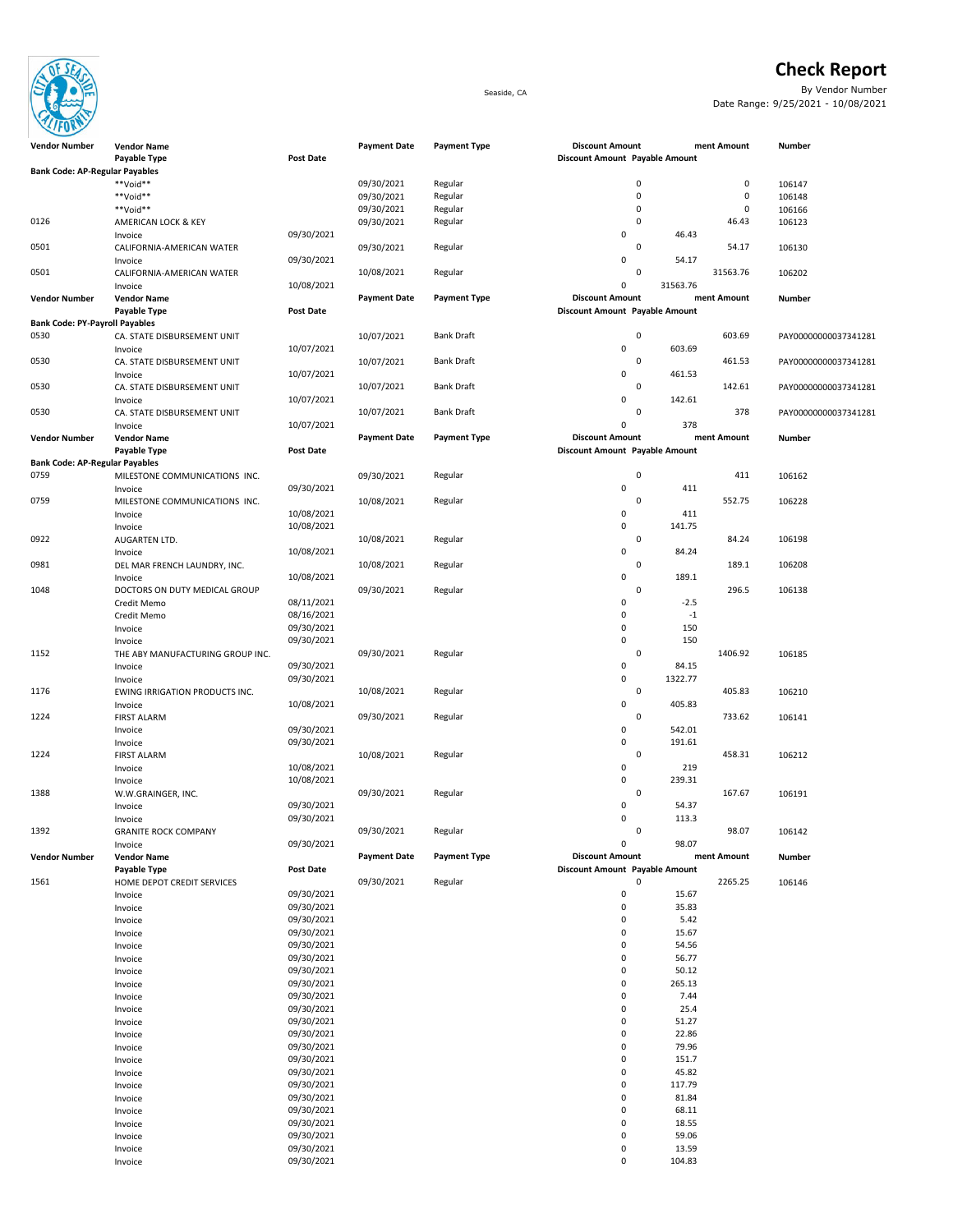|               | Invoice                                    | 09/30/2021               |                     |                     | 0                              | 51.88          |             |               |
|---------------|--------------------------------------------|--------------------------|---------------------|---------------------|--------------------------------|----------------|-------------|---------------|
|               | Invoice                                    | 09/30/2021               |                     |                     | 0                              | 16.03          |             |               |
|               | Invoice                                    | 09/30/2021               |                     |                     | 0                              | 9.32           |             |               |
|               | Invoice                                    | 09/30/2021               |                     |                     | $\mathbf 0$                    | 143.05         |             |               |
|               | Invoice                                    | 09/30/2021               |                     |                     | 0                              | 9.77           |             |               |
|               | Invoice                                    | 09/30/2021               |                     |                     | 0                              | 72.01          |             |               |
|               | Invoice                                    | 09/30/2021               |                     |                     | $\mathbf 0$                    | 58.44          |             |               |
|               | Invoice                                    | 09/30/2021               |                     |                     | 0<br>0                         | 21.78<br>75.26 |             |               |
|               | Invoice                                    | 09/30/2021<br>09/30/2021 |                     |                     | 0                              | 404.69         |             |               |
|               | Invoice                                    | 09/30/2021               |                     |                     | 0                              | 55.63          |             |               |
| 1971          | Invoice                                    |                          | 09/30/2021          |                     |                                | $\mathsf 0$    | 760         | 106158        |
|               | LIEBERT CASSIDY WHITMORE                   | 09/30/2021               |                     | Regular             | 0                              | 760            |             |               |
| 1976          | Invoice<br>LINCOLN AQUATICS                |                          | 10/08/2021          | Regular             |                                | 0              | 1276.98     | 106222        |
|               | Invoice                                    | 10/08/2021               |                     |                     | 0                              | 1276.98        |             |               |
| 2102          | MARTIN'S IRRIGATION SUPPLY, INC.           |                          | 10/08/2021          | Regular             |                                | 0              | 1020.82     | 106224        |
|               | Invoice                                    | 10/08/2021               |                     |                     | 0                              | 916.64         |             |               |
|               | Invoice                                    | 10/08/2021               |                     |                     | 0                              | 104.18         |             |               |
| 2129          | MONTEREY COUNTY PEACE                      |                          | 10/08/2021          | Regular             |                                | $\mathbf 0$    | 630         | 106234        |
|               | Invoice                                    | 10/08/2021               |                     |                     | 0                              | 630            |             |               |
| 2157          | MGT OF AMERICA, LLC                        |                          | 10/08/2021          | Regular             |                                | 0              | 2318        | 106227        |
|               | Invoice                                    | 10/08/2021               |                     |                     | 0                              | 2318           |             |               |
| 2184          | MISSION LINEN SUPPLY                       |                          | 09/30/2021          | Regular             |                                | 0              | 90.26       | 106163        |
|               | Invoice                                    | 09/30/2021               |                     |                     | 0                              | 90.26          |             |               |
| Vendor Number | <b>Vendor Name</b>                         |                          | <b>Payment Date</b> | <b>Payment Type</b> | <b>Discount Amount</b>         |                | ment Amount | <b>Number</b> |
|               | Payable Type                               | <b>Post Date</b>         |                     |                     | Discount Amount Payable Amount |                |             |               |
| 2186          | MISSION UNIFORM SERVICE                    |                          | 09/30/2021          | Regular             |                                | 0              | 877.34      | 106164        |
|               | Invoice                                    | 09/30/2021               |                     |                     | 0                              | 432.36         |             |               |
|               | Invoice                                    | 09/30/2021               |                     |                     | 0                              | 104.59         |             |               |
|               | Invoice                                    | 09/30/2021               |                     |                     | $\mathbf 0$                    | 88             |             |               |
|               | Invoice                                    | 09/30/2021               |                     |                     | 0                              | 38.4           |             |               |
|               | Invoice                                    | 09/30/2021               |                     |                     | $\mathbf 0$                    | 108.43         |             |               |
|               | Invoice                                    | 09/30/2021               |                     |                     | 0                              | 25.56          |             |               |
|               | Invoice                                    | 09/30/2021               |                     |                     | 0                              | 80             |             |               |
| 2186          | MISSION UNIFORM SERVICE                    |                          | 10/08/2021          | Regular             |                                | $\mathsf 0$    | 794.25      | 106229        |
|               | Invoice                                    | 10/08/2021               |                     |                     | 0                              | 134.15         |             |               |
|               | Invoice                                    | 10/08/2021               |                     |                     | 0                              | 444.12         |             |               |
|               | Invoice                                    | 10/08/2021               |                     |                     | 0                              | 107.55         |             |               |
|               | Invoice                                    | 10/08/2021               |                     |                     | 0                              | 108.43         |             |               |
| 2205          | MONTEREY CO. CONVENTION & VISITOR'S BUREAU |                          | 10/08/2021          | Regular             |                                | $\mathbf 0$    | 19746.54    | 106233        |
|               | Invoice                                    | 10/08/2021               |                     |                     | 0                              | 19746.54       |             |               |
| 2236          | MBS BUSINESS SYSTEMS                       |                          | 09/30/2021          | Regular             |                                | $\mathsf 0$    | 403.25      | 106160        |
|               | Invoice                                    | 09/30/2021               |                     |                     | 0                              | 403.25<br>0    |             |               |
| 2238          | MONTEREY BAY PEST CONTROL                  |                          | 09/30/2021          | Regular             |                                |                | 227         | 106168        |
|               | Invoice                                    | 09/30/2021               |                     |                     | $\mathbf 0$                    | 62             |             |               |
|               | Invoice                                    | 09/30/2021               |                     |                     | 0<br>0                         | 100<br>65      |             |               |
| 2238          | Invoice                                    | 09/30/2021               | 10/08/2021          |                     |                                | $\mathsf 0$    | 150         |               |
|               | MONTEREY BAY PEST CONTROL                  | 10/08/2021               |                     | Regular             | 0                              | 90             |             | 106232        |
|               | Invoice                                    | 10/08/2021               |                     |                     | 0                              | 60             |             |               |
| 2273          | Invoice<br>MONTEREY COUNTY HEALTH DEPT     |                          | 09/30/2021          | Regular             |                                | $\mathsf 0$    | 2000        | 106169        |
|               | Invoice                                    | 09/30/2021               |                     |                     | 0                              | 2000           |             |               |
| 2279          | COUNTY OF MONTEREY IT DEPT.                |                          | 09/30/2021          | Regular             |                                | 0              | 1242        | 106136        |
|               | Invoice                                    | 09/30/2021               |                     |                     | 0                              | 1242           |             |               |
| 2328          | <b>WALLACE GROUP</b>                       |                          | 10/08/2021          | Regular             |                                | 0              | 11112.51    | 106269        |
|               | Invoice                                    | 10/08/2021               |                     |                     | 0                              | 53.75          |             |               |
|               | Invoice                                    | 10/08/2021               |                     |                     | 0                              | 11058.76       |             |               |
| 2338          | MONTEREY PENINSULA WATER MGMT DISTRICT     |                          | 10/08/2021          | Regular             |                                | $\mathbf 0$    | 6860.62     | 106235        |
|               | Invoice                                    | 10/08/2021               |                     |                     | 0                              | 6860.62        |             |               |
| 2338          | MONTEREY PENINSULA WATER MGMT DISTRICT     |                          | 10/08/2021          | Regular             |                                | $\mathbf 0$    | 17165       | 106236        |
|               | Invoice                                    | 10/08/2021               |                     |                     | 0                              | 558            |             |               |
|               | Invoice                                    | 10/08/2021               |                     |                     | 0                              | 8317           |             |               |
|               | Invoice                                    | 10/08/2021               |                     |                     | 0                              | 558            |             |               |
|               | Invoice                                    | 10/08/2021               |                     |                     | 0                              | 7732           |             |               |
| 2351          | <b>HICKS &amp; HORNELL</b>                 |                          | 10/08/2021          | Regular             |                                | $\mathbf 0$    | 249.92      | 106214        |
|               | Invoice                                    | 10/08/2021               |                     |                     | 0                              | 249.92         |             |               |
| 2426          | McDONALD REFRIGERATION INC                 |                          | 10/08/2021          | Regular             |                                | 0              | 277.85      | 106225        |
|               | Invoice                                    | 10/08/2021               |                     |                     | 0                              | 277.85         |             |               |
| 2652          | PACIFIC GAS & ELECTRIC                     |                          | 09/30/2021          | Regular             |                                | $\pmb{0}$      | 45775.47    | 106171        |
|               | Invoice                                    | 09/30/2021               |                     |                     | 0                              | 45775.47       |             |               |
| 2816          | PLUG & PAY TECHNOLOGIES, INC.              |                          | 10/08/2021          | Regular             |                                | $\mathbf 0$    | 30          | 106246        |
|               | Invoice                                    | 10/08/2021               |                     |                     | 0                              | 15             |             |               |
|               | Invoice                                    | 10/08/2021               |                     |                     | 0                              | 15             |             |               |
| Vendor Number | <b>Vendor Name</b>                         |                          | <b>Payment Date</b> | <b>Payment Type</b> | <b>Discount Amount</b>         |                | ment Amount | Number        |
|               | Payable Type                               | Post Date                |                     |                     | Discount Amount Payable Amount |                |             |               |
| 2849          | PREMIUM AUTO PARTS                         |                          | 09/30/2021          | Regular             |                                | 0              | 355.67      | 106174        |
|               | Invoice                                    | 09/30/2021               |                     |                     | 0                              | 63.38          |             |               |
|               | Invoice                                    | 09/30/2021               |                     |                     | $\mathbf 0$                    | 11.22          |             |               |
|               | Invoice                                    | 09/30/2021               |                     |                     | 0                              | 5              |             |               |
|               | Invoice                                    | 09/30/2021               |                     |                     | 0<br>0                         | 14.75          |             |               |
|               | Invoice                                    | 09/30/2021               |                     |                     | $\mathbf 0$                    | 89.05          |             |               |
|               | Invoice                                    | 09/30/2021<br>09/30/2021 |                     |                     | 0                              | 26.17<br>16.77 |             |               |
|               | Invoice                                    | 09/30/2021               |                     |                     | 0                              | 64.3           |             |               |
|               | Invoice<br>Invoice                         | 09/30/2021               |                     |                     | 0                              | 65.03          |             |               |
| 2849          | PREMIUM AUTO PARTS                         |                          | 10/08/2021          | Regular             |                                | 0              | 68.98       | 106247        |
|               | Invoice                                    | 10/08/2021               |                     |                     | 0                              | 42.15          |             |               |
|               | Invoice                                    | 10/08/2021               |                     |                     | 0                              | 3.27           |             |               |
|               |                                            |                          |                     |                     |                                |                |             |               |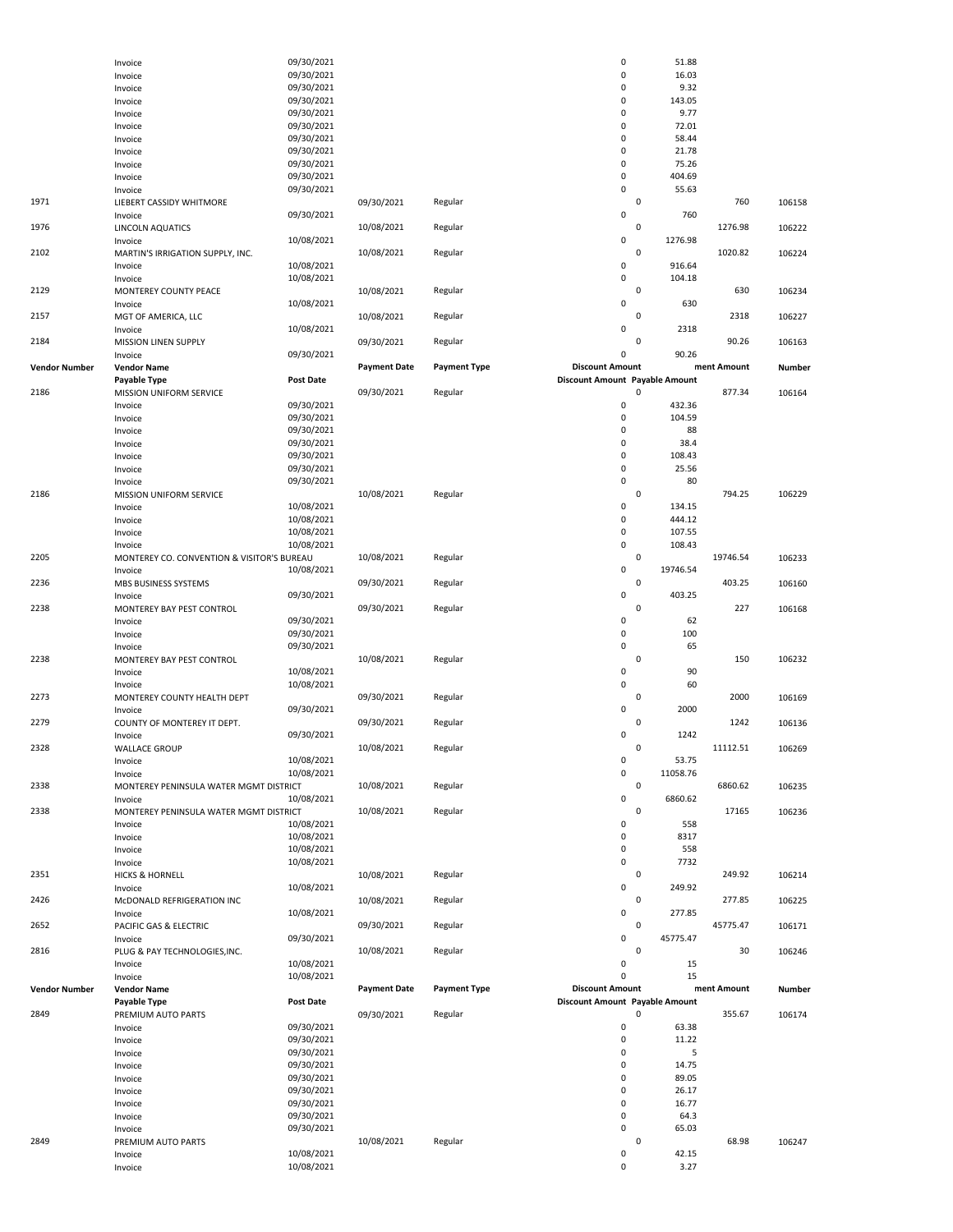|                                               | Invoice                           | 10/08/2021               |                     |                     | $\pmb{0}$                                  | 14.12               |             |            |
|-----------------------------------------------|-----------------------------------|--------------------------|---------------------|---------------------|--------------------------------------------|---------------------|-------------|------------|
| 2888                                          | Invoice                           | 10/08/2021               | 10/08/2021          |                     | $\mathsf 0$                                | 9.44<br>$\mathbf 0$ | 65.54       |            |
|                                               | PURE H20 INC.                     | 10/08/2021               |                     | Regular             | $\mathsf 0$                                | 65.54               |             | 106248     |
| 2946                                          | Invoice<br>BECK'S SHOE STORE, INC |                          | 09/30/2021          | Regular             |                                            | 0                   | 445.01      | 106127     |
|                                               | Invoice                           | 09/30/2021               |                     |                     | $\mathsf 0$                                | 250                 |             |            |
|                                               | Invoice                           | 09/30/2021               |                     |                     | 0                                          | 195.01              |             |            |
| 3040                                          | SAFETY-KLEEN SYSTEMS, INC.        |                          | 10/08/2021          | Regular             |                                            | $\mathbf 0$         | 309.16      | 106255     |
|                                               | Invoice                           | 10/08/2021               |                     |                     | $\mathsf 0$                                | 309.16              |             |            |
| 3319                                          | STAPLES ADVANTAGE                 |                          | 09/30/2021          | Regular             |                                            | 0                   | 792.38      | 106181     |
|                                               | Invoice                           | 09/30/2021               |                     |                     | $\mathsf 0$                                | 275.77              |             |            |
|                                               | Invoice                           | 09/30/2021               |                     |                     | $\pmb{0}$                                  | 228.51              |             |            |
|                                               | Invoice                           | 09/30/2021               |                     |                     | $\mathsf 0$                                | 28.35               |             |            |
|                                               | Invoice                           | 09/30/2021               |                     |                     | $\mathsf 0$                                | 28.35               |             |            |
|                                               | Invoice                           | 09/30/2021               |                     |                     | $\pmb{0}$                                  | 57.79               |             |            |
|                                               | Invoice                           | 09/30/2021               |                     |                     | 0<br>$\pmb{0}$                             | 8.18                |             |            |
|                                               | Invoice                           | 09/30/2021<br>09/30/2021 |                     |                     | $\mathsf 0$                                | 53.27<br>81.05      |             |            |
|                                               | Invoice<br>Invoice                | 09/30/2021               |                     |                     | $\mathsf 0$                                | 31.11               |             |            |
| 3319                                          | STAPLES ADVANTAGE                 |                          | 10/08/2021          | Regular             |                                            | $\mathsf 0$         | 602.47      | 106261     |
|                                               | Invoice                           | 10/08/2021               |                     |                     | $\mathsf 0$                                | 102.67              |             |            |
|                                               | Invoice                           | 10/08/2021               |                     |                     | $\mathsf 0$                                | 80.27               |             |            |
|                                               | Invoice                           | 10/08/2021               |                     |                     | $\mathsf 0$                                | 290.05              |             |            |
|                                               | Invoice                           | 10/08/2021               |                     |                     | $\mathsf 0$                                | 54.61               |             |            |
|                                               | Invoice                           | 10/08/2021               |                     |                     | $\mathsf 0$                                | 74.87               |             |            |
| 3386                                          | SUNBAY RESORT ASSOCIATES, LLC     |                          | 09/30/2021          | Regular             |                                            | $\mathbf 0$         | 2640        | 106184     |
|                                               | Invoice                           | 09/30/2021               |                     |                     | $\mathbf 0$                                | 2640                |             |            |
| 3585                                          | VALLEY POWER SYSTEMS NORTH        |                          | 10/08/2021          | Regular             |                                            | $\mathbf 0$         | 4664.28     | 106265     |
|                                               | Invoice                           | 10/08/2021               |                     |                     | $\mathsf 0$                                | 4664.28             |             |            |
| 3694                                          | TURF STAR INCORPORATED            |                          | 10/08/2021          | Regular             |                                            | $\pmb{0}$           | 96.67       | 106264     |
|                                               | Invoice                           | 10/08/2021               |                     |                     | $\mathsf 0$                                | 96.67               |             |            |
| 4222                                          | HARRIS & ASSOCIATES, INC.         |                          | 09/30/2021          | Regular             |                                            | 0                   | 10246.09    | 106144     |
|                                               | Invoice                           | 06/30/2021               |                     |                     | $\mathsf 0$                                | 2175                |             |            |
|                                               | Invoice                           | 09/30/2021               |                     |                     | $\mathsf 0$                                | 150                 |             |            |
|                                               | Invoice                           | 09/30/2021               |                     |                     | 0                                          | 7921.09             |             |            |
| <b>Vendor Number</b>                          | <b>Vendor Name</b>                |                          | <b>Payment Date</b> | <b>Payment Type</b> | <b>Discount Amount</b>                     |                     | ment Amount | Number     |
| 4425                                          | Payable Type                      | Post Date                |                     |                     | Discount Amount Payable Amount             | 0                   | 973.47      |            |
|                                               | MONTEREY AUTO SUPPLY, INC.        | 08/19/2021               | 09/30/2021          | Regular             | $\pmb{0}$                                  | $-88.49$            |             | 106165     |
|                                               | Credit Memo<br>Credit Memo        | 08/19/2021               |                     |                     | $\pmb{0}$                                  | $-120.32$           |             |            |
|                                               | Invoice                           | 09/30/2021               |                     |                     | $\mathsf 0$                                | 120.15              |             |            |
|                                               | Invoice                           | 09/30/2021               |                     |                     | $\mathsf 0$                                | 98.75               |             |            |
|                                               | Invoice                           | 09/30/2021               |                     |                     | 0                                          | 41.12               |             |            |
|                                               | Credit Memo                       | 08/30/2021               |                     |                     | $\pmb{0}$                                  | $-50.66$            |             |            |
|                                               | Invoice                           | 09/30/2021               |                     |                     | 0                                          | 159.02              |             |            |
|                                               | Invoice                           | 09/30/2021               |                     |                     | $\pmb{0}$                                  | 39.79               |             |            |
|                                               | Invoice                           | 09/30/2021               |                     |                     | 0                                          | 59.57               |             |            |
|                                               | Invoice                           | 09/30/2021               |                     |                     | 0                                          | 429.21              |             |            |
|                                               | Invoice                           | 09/30/2021               |                     |                     | 0                                          | 19.94               |             |            |
|                                               | Invoice                           | 09/30/2021               |                     |                     | $\pmb{0}$                                  | 45.8                |             |            |
|                                               | Invoice                           | 09/30/2021               |                     |                     | $\pmb{0}$                                  | 32.22               |             |            |
|                                               | Invoice                           | 09/30/2021               |                     |                     | 0                                          | 3.52                |             |            |
|                                               | Invoice                           | 09/30/2021               |                     |                     | $\pmb{0}$                                  | 28.97               |             |            |
|                                               | Invoice                           | 09/30/2021               |                     |                     | $\mathbf 0$                                | 54.89               |             |            |
|                                               | Invoice                           | 09/30/2021               |                     |                     | 0                                          | 79.39               |             |            |
|                                               | Invoice                           | 09/30/2021               |                     |                     | $\pmb{0}$                                  | 20.6                |             |            |
| 4425                                          | MONTEREY AUTO SUPPLY, INC.        |                          | 10/08/2021          | Regular             |                                            | $\mathsf 0$         | 1374.59     | 106230     |
|                                               | Invoice                           | 10/08/2021               |                     |                     | 0                                          | 71.06               |             |            |
|                                               | Invoice                           | 10/08/2021               |                     |                     | $\pmb{0}$                                  | 1168.98             |             |            |
|                                               | Invoice                           | 10/08/2021               |                     |                     | 0                                          | 51.88               |             |            |
|                                               | Invoice                           | 10/08/2021               | 09/30/2021          |                     | $\pmb{0}$                                  | 82.67               |             |            |
| 4487                                          | PTS COMMUNICATIONS                | 09/30/2021               |                     | Regular             | 0                                          | $\mathsf 0$<br>28   | 56          | 106175     |
|                                               | Invoice<br>Invoice                | 09/30/2021               |                     |                     | $\pmb{0}$                                  | 28                  |             |            |
| 4511                                          | KATJA HERRMANN, INC.              |                          | 09/30/2021          | Regular             |                                            | 0                   | 250         | 106154     |
|                                               | Invoice                           | 09/30/2021               |                     |                     | $\pmb{0}$                                  | 250                 |             |            |
| 4560                                          | <b>LAUREL CONTE</b>               |                          | 09/30/2021          | Regular             |                                            | 0                   | 6967.83     | 106156     |
|                                               | Invoice                           | 09/30/2021               |                     |                     | 0                                          | 5667.83             |             |            |
|                                               | Invoice                           | 09/30/2021               |                     |                     | $\pmb{0}$                                  | 1300                |             |            |
| 4560                                          | <b>LAUREL CONTE</b>               |                          | 10/08/2021          | Regular             |                                            | $\mathsf 0$         | 30055.41    | 106219     |
|                                               | Invoice                           | 10/08/2021               |                     |                     | $\pmb{0}$                                  | 261                 |             |            |
|                                               | Invoice                           | 10/08/2021               |                     |                     | $\pmb{0}$                                  | 1834.41             |             |            |
|                                               | Invoice                           | 10/08/2021               |                     |                     | $\pmb{0}$                                  | 27960               |             |            |
| 4892                                          | EDGES ELECTRICAL GROUP            |                          | 09/30/2021          | Regular             |                                            | 0                   | 807.68      | 106139     |
|                                               | Invoice                           | 06/30/2021               |                     |                     | $\pmb{0}$                                  | 533.72              |             |            |
|                                               | Invoice                           | 09/30/2021               |                     |                     | $\pmb{0}$                                  | 91.6                |             |            |
|                                               | Invoice                           | 09/30/2021               |                     |                     | $\pmb{0}$                                  | 182.36              |             |            |
| 4892                                          | <b>EDGES ELECTRICAL GROUP</b>     |                          | 10/08/2021          | Regular             |                                            | $\mathsf 0$         | 852.73      | 106209     |
|                                               | Invoice                           | 10/08/2021               |                     |                     | 0                                          | 249.06              |             |            |
|                                               | Invoice                           | 10/08/2021               |                     |                     | $\mathbf 0$                                | 446.1               |             |            |
| <b>Vendor Number</b>                          | <b>Vendor Name</b>                |                          | <b>Payment Date</b> | <b>Payment Type</b> | <b>Discount Amount</b>                     |                     | ment Amount | Number     |
|                                               | Payable Type                      | Post Date<br>10/08/2021  |                     |                     | Discount Amount Payable Amount<br>$\Omega$ |                     |             |            |
|                                               |                                   |                          |                     |                     |                                            | 157.57              |             |            |
|                                               | Invoice                           |                          |                     |                     |                                            |                     |             |            |
| <b>Vendor Number</b>                          | <b>Vendor Name</b>                |                          | <b>Payment Date</b> | <b>Payment Type</b> | <b>Discount Amount</b>                     |                     | ment Amount | Number     |
|                                               | Payable Type                      | <b>Post Date</b>         |                     |                     | Discount Amount Payable Amount             |                     |             |            |
| <b>Bank Code: PY-Payroll Payables</b><br>4920 | ICMA RETIREMENT TRUST-457         |                          | 10/08/2021          | <b>Bank Draft</b>   |                                            | 0                   | 32926.86    | 9b3406e8ff |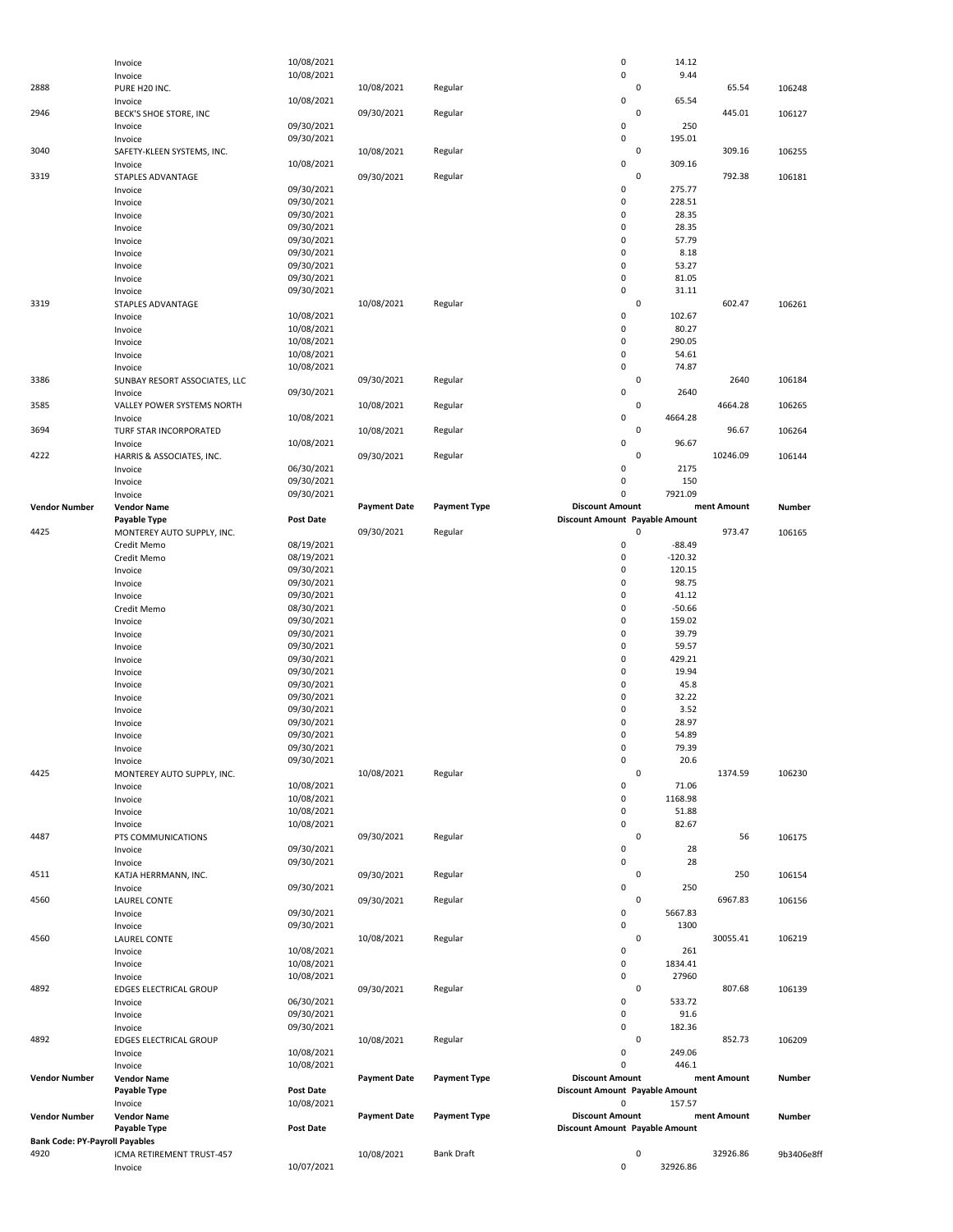| 4920                                          | ICMA RETIREMENT TRUST-457                      |                          | 10/08/2021          | Bank Draft          | 0                                                        |                    | $-61.54$    | 9b3406e8ff      |
|-----------------------------------------------|------------------------------------------------|--------------------------|---------------------|---------------------|----------------------------------------------------------|--------------------|-------------|-----------------|
| 4920                                          | Credit Memo<br>ICMA RETIREMENT TRUST-457       | 10/07/2021               | 10/08/2021          | <b>Bank Draft</b>   | $\mathsf 0$<br>0                                         | $-61.54$           | 194.02      | 9b3406e8ff      |
|                                               | Debit Memo                                     | 10/07/2021               |                     |                     | $\mathsf 0$                                              | 194.02             |             |                 |
| 5144                                          | STATE OF CALIFORNIA                            |                          | 10/08/2021          | <b>Bank Draft</b>   | 0<br>$\mathsf 0$                                         | 13.08              | 13.08       | 2-126-224-288   |
| 5144                                          | Invoice<br>STATE OF CALIFORNIA                 | 10/07/2021               | 10/08/2021          | Bank Draft          | $\mathbf 0$                                              |                    | 7.26        | 2-126-224-288   |
|                                               | Invoice                                        | 10/07/2021               |                     |                     | $\mathsf 0$                                              | 7.26               |             |                 |
| 5144                                          | STATE OF CALIFORNIA<br>Invoice                 | 10/07/2021               | 10/08/2021          | <b>Bank Draft</b>   | 0<br>$\mathsf 0$                                         | 26500.68           | 26500.68    | 2-126-224-288   |
| 5144                                          | STATE OF CALIFORNIA                            |                          | 10/08/2021          | <b>Bank Draft</b>   | 0                                                        |                    | $-112.26$   | 2-126-224-288   |
|                                               | Credit Memo                                    | 09/23/2021               |                     |                     | $\mathsf 0$                                              | $-112.26$          |             |                 |
| <b>Vendor Number</b>                          | <b>Vendor Name</b><br>Payable Type             | <b>Post Date</b>         | <b>Payment Date</b> | <b>Payment Type</b> | <b>Discount Amount</b><br>Discount Amount Payable Amount |                    | ment Amount | Number          |
| <b>Bank Code: AP-Regular Payables</b>         |                                                |                          |                     |                     |                                                          |                    |             |                 |
| 5239                                          | URBAN LUMBERJACKS, INC.                        |                          | 09/30/2021          | Regular             | 0<br>$\mathsf{O}\xspace$                                 |                    | 6800        | 106190          |
| <b>Vendor Number</b>                          | Invoice<br><b>Vendor Name</b>                  | 09/30/2021               | <b>Payment Date</b> | <b>Payment Type</b> | <b>Discount Amount</b>                                   | 6800               | ment Amount | <b>Number</b>   |
|                                               | Payable Type                                   | <b>Post Date</b>         |                     |                     | Discount Amount Payable Amount                           |                    |             |                 |
| <b>Bank Code: PY-Payroll Payables</b>         |                                                |                          |                     |                     |                                                          |                    |             |                 |
| 5264                                          | RABOBANK, N.A.<br>Credit Memo                  | 09/23/2021               | 10/08/2021          | Bank Draft          | $\mathbf 0$<br>$\mathsf 0$                               | $-275.72$          | $-275.72$   | 270168144098427 |
| 5264                                          | RABOBANK, N.A.                                 |                          | 10/08/2021          | <b>Bank Draft</b>   | 0                                                        |                    | 18233.52    | 270168144098427 |
|                                               | Invoice                                        | 10/07/2021               |                     |                     | $\mathsf 0$                                              | 18233.52           |             |                 |
| 5264                                          | RABOBANK, N.A.<br>Credit Memo                  | 09/23/2021               | 10/08/2021          | <b>Bank Draft</b>   | $\mathbf 0$<br>$\mathsf 0$                               | $-43.16$           | $-43.16$    | 270168144098427 |
| 5264                                          | RABOBANK, N.A.                                 |                          | 10/08/2021          | <b>Bank Draft</b>   | 0                                                        |                    | 42.71       | 270168144098427 |
|                                               | Invoice                                        | 10/07/2021               |                     |                     | $\mathsf 0$                                              | 42.71              |             |                 |
| 5264                                          | RABOBANK, N.A.<br>Invoice                      | 10/07/2021               | 10/08/2021          | <b>Bank Draft</b>   | $\mathbf 0$<br>$\mathsf 0$                               | 67992.53           | 67992.53    | 270168144098427 |
| 5264                                          | RABOBANK, N.A.                                 |                          | 10/08/2021          | <b>Bank Draft</b>   | 0                                                        |                    | 24.28       | 270168144098427 |
|                                               | Invoice                                        | 10/07/2021               |                     |                     | 0                                                        | 24.28              |             |                 |
| <b>Vendor Number</b>                          | <b>Vendor Name</b><br>Payable Type             | Post Date                | <b>Payment Date</b> | <b>Payment Type</b> | <b>Discount Amount</b><br>Discount Amount Payable Amount |                    | ment Amount | Number          |
| <b>Bank Code: AP-Regular Payables</b>         |                                                |                          |                     |                     |                                                          |                    |             |                 |
| 5417                                          | <b>RENTAL DEPOT</b>                            |                          | 10/08/2021          | Regular             | 0                                                        |                    | 81.94       | 106251          |
| 5582                                          | Invoice<br>O'REILLY AUTO PARTS                 | 10/08/2021               | 10/08/2021          | Regular             | $\mathsf 0$<br>0                                         | 81.94              | 47.72       | 106242          |
|                                               | Credit Memo                                    | 06/24/2021               |                     |                     | $\mathbf 0$                                              | $-18$              |             |                 |
|                                               | Invoice                                        | 10/08/2021               |                     |                     | $\mathsf 0$                                              | 18.74              |             |                 |
|                                               | Credit Memo<br>Invoice                         | 06/29/2021<br>10/08/2021 |                     |                     | $\mathsf 0$<br>$\mathsf 0$                               | $-149.12$<br>92.85 |             |                 |
|                                               | Invoice                                        | 10/08/2021               |                     |                     | $\mathbf 0$                                              | 19.71              |             |                 |
|                                               | Invoice                                        | 10/08/2021               |                     |                     | $\mathsf 0$                                              | 19.84              |             |                 |
|                                               | Invoice<br>Invoice                             | 10/08/2021<br>10/08/2021 |                     |                     | $\mathbf 0$<br>$\mathsf 0$                               | 26.21<br>37.49     |             |                 |
| 5753                                          | HEIHACHIRO TAKARABE                            |                          | 09/30/2021          | Regular             | 0                                                        |                    | 286.65      | 106145          |
|                                               | Invoice                                        | 09/30/2021               |                     |                     | 0                                                        | 286.65             |             |                 |
| 5776                                          | ALENA RACHELLE WAGREICH<br>Invoice             | 10/08/2021               | 10/08/2021          | Regular             | 0<br>$\mathsf 0$                                         | 221.13             | 221.13      | 106195          |
| 5873                                          | UNITED SITE SERVICES OF CALIFORNIA, INC.       |                          | 09/30/2021          | Regular             | 0                                                        |                    | 49.66       | 106189          |
|                                               | Invoice                                        | 09/30/2021               |                     |                     | $\mathsf 0$                                              | 49.66              |             |                 |
| 5875                                          | HINDERLITER, de LLAMAS & ASSOCIATES<br>Invoice | 10/08/2021               | 10/08/2021          | Regular             | 0<br>0                                                   | 205.04             | 307.57      | 106215          |
|                                               | Invoice                                        | 10/08/2021               |                     |                     | $\mathbf 0$                                              | 102.53             |             |                 |
| 6172                                          | LEXISNEXIS RISK DATA MANGEMENT INC.            |                          | 10/08/2021          | Regular             | 0                                                        |                    | 160         | 106220          |
| 6195                                          | Invoice<br>SEASIDE AQUATICS CLUB, INC.         | 10/08/2021               | 10/08/2021          | Regular             | $\mathsf 0$<br>0                                         | 160                | 378         | 106256          |
|                                               | Invoice                                        | 10/08/2021               |                     |                     | $\mathbf 0$                                              | 378                |             |                 |
| 6197                                          | U.S. BANK EQUIPMENT FINANCE                    |                          | 09/30/2021          | Regular             |                                                          | 0                  | 125.71      | 106188          |
| 6284                                          | Invoice<br>JOHNSON ELECTRONICS                 | 09/30/2021               | 10/08/2021          | Regular             | $\mathsf 0$<br>0                                         | 125.71             | 57          | 106216          |
|                                               | Invoice                                        | 10/08/2021               |                     |                     | 0                                                        | 57                 |             |                 |
| 6290                                          | BURKE, WILLIAMS & SORENSEN, LLP                |                          | 09/30/2021          | Regular             | 0                                                        |                    | 1072.5      | 106128          |
| <b>Vendor Number</b>                          | Invoice<br><b>Vendor Name</b>                  | 09/30/2021               | <b>Payment Date</b> | <b>Payment Type</b> | 0<br><b>Discount Amount</b>                              | 1072.5             | ment Amount | <b>Number</b>   |
|                                               | Payable Type                                   | Post Date                |                     |                     | <b>Discount Amount Payable Amount</b>                    |                    |             |                 |
| <b>Bank Code: PY-Payroll Payables</b>         |                                                |                          |                     |                     |                                                          |                    |             |                 |
| 6372                                          | GUARDIAN-ALTERNATE FUNDED<br>Invoice           | 10/06/2021               | 10/06/2021          | Bank Draft          | $\mathbf 0$<br>$\mathsf 0$                               | 11748              | 11748       | 926418292c      |
| <b>Vendor Number</b>                          | <b>Vendor Name</b>                             |                          | <b>Payment Date</b> | <b>Payment Type</b> | <b>Discount Amount</b>                                   |                    | ment Amount | Number          |
|                                               | Payable Type                                   | Post Date                |                     |                     | Discount Amount Payable Amount                           |                    |             |                 |
| <b>Bank Code: AP-Regular Payables</b><br>6477 | ROBERT S. JAQUES                               |                          | 10/08/2021          | Regular             | $\mathbf 0$                                              |                    | 4950        | 106254          |
|                                               | Invoice                                        | 10/08/2021               |                     |                     | $\mathsf 0$                                              | 4950               |             |                 |
| 6664                                          | QUALITY WATER ENTERPRISES INC                  |                          | 10/08/2021          | Regular             | 0                                                        |                    | 284         | 106249          |
| 6761                                          | Invoice<br>MONTEREY SIGNS, INC.                | 10/08/2021               | 10/08/2021          | Regular             | $\mathsf 0$<br>0                                         | 284                | 978.74      | 106238          |
|                                               | Invoice                                        | 10/08/2021               |                     |                     | $\mathsf 0$                                              | 978.74             |             |                 |
| 6835                                          | LANGUAGE TESTING INTL., INC                    |                          | 10/08/2021          | Regular             | $\mathbf 0$                                              |                    | 187         | 106218          |
| 7043                                          | Invoice<br>COUNTY OF SANTA CLARA               | 10/05/2021               | 09/30/2021          | Regular             | $\mathsf 0$<br>$\mathbf 0$                               | 187                | 1852        | 106137          |
|                                               | Invoice                                        | 09/30/2021               |                     |                     | 0                                                        | 1852               |             |                 |
| 7112                                          | <b>ART BLACK</b>                               |                          | 09/30/2021          | Regular             | 0                                                        |                    | 440         | 106124          |
| 7130                                          | Invoice<br>SOUTH BAY REGIONAL PUBLIC SAFETY    | 09/30/2021               | 10/08/2021          | Regular             | $\mathbf 0$<br>0                                         | 440                | 154         | 106259          |
|                                               | Invoice                                        | 10/08/2021               |                     |                     | 0                                                        | 154                |             |                 |
| 7135                                          | MONTEREY SANITARY SUPPLY, INC.                 |                          | 10/08/2021          | Regular             | $\mathbf 0$                                              |                    | 99          | 106237          |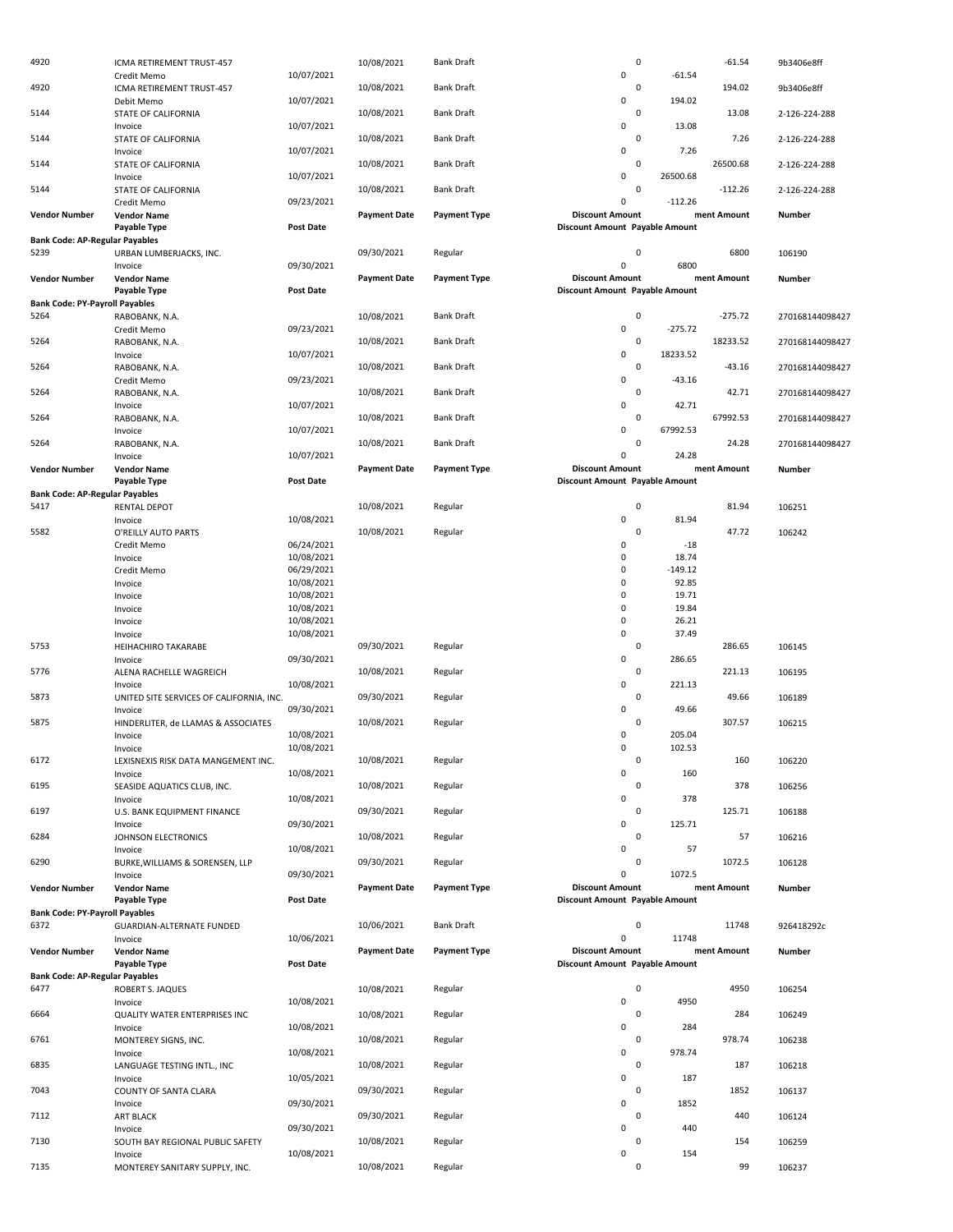|                                               | Invoice                                    | 10/08/2021               |                     |                     | $\mathsf 0$                                              |             | 99                     |           |
|-----------------------------------------------|--------------------------------------------|--------------------------|---------------------|---------------------|----------------------------------------------------------|-------------|------------------------|-----------|
| 7173                                          | Iconix Waterworks (US) Inc.                |                          | 09/30/2021          | Regular             |                                                          | 0           | 262.2                  | 106149    |
| 7217                                          | Invoice<br>FRANK J. CHRISTIE               | 09/30/2021               | 10/08/2021          | Regular             | 0                                                        | 0           | 262.2<br>456.75        | 106213    |
|                                               | Invoice                                    | 10/08/2021               |                     |                     | 0                                                        |             | 456.75                 |           |
| 7324                                          | BEAR ELECTRICAL SOLUTIONS<br>Invoice       | 09/30/2021               | 09/30/2021          | Regular             | 0                                                        | $\mathbf 0$ | 5158<br>3203           | 106126    |
|                                               | Invoice                                    | 09/30/2021               |                     |                     | $\mathsf 0$                                              |             | 1785                   |           |
| 7351                                          | Invoice<br><b>TIM STEARNS</b>              | 09/30/2021               | 10/08/2021          | Regular             | $\mathsf 0$                                              | 0           | 170<br>447.72          | 106194    |
|                                               | Invoice                                    | 10/08/2021               |                     |                     | $\mathsf 0$                                              |             | 447.72                 |           |
| 7444                                          | VEL-COM<br>Invoice                         | 10/08/2021               | 10/08/2021          | Regular             | $\mathsf 0$                                              | 0           | 1527.5<br>1527.5       | 106266    |
| 7563                                          | <b>MP EXPRESS</b>                          |                          | 10/08/2021          | Regular             |                                                          | 0           | 835.73                 | 106239    |
| 7576                                          | Invoice<br>MELVIN THOMAS MASON             | 10/08/2021               | 10/08/2021          | Regular             | $\mathsf 0$                                              | 0           | 835.73<br>500          | 106226    |
| 7644                                          | Invoice                                    | 10/08/2021               | 09/30/2021          | Regular             | $\mathsf 0$                                              | 0           | 500<br>5008.48         | 106133    |
|                                               | <b>COMCAST BUSINESS</b><br>Invoice         | 09/30/2021               |                     |                     | 0                                                        |             | 5008.48                |           |
| 7886                                          | JUDY YIMTING WONG<br>Invoice               | 09/30/2021               | 09/30/2021          | Regular             | $\mathbf 0$                                              | 0           | 1410.63<br>1410.63     | 106153    |
| <b>Vendor Number</b>                          | <b>Vendor Name</b>                         |                          | <b>Payment Date</b> | <b>Payment Type</b> | <b>Discount Amount</b>                                   |             | ment Amount            | Number    |
| 7924                                          | Payable Type<br>ROSA JONG                  | <b>Post Date</b>         | 09/30/2021          | Regular             | Discount Amount Payable Amount                           | $\mathbf 0$ | 75.6                   | 106177    |
|                                               | Invoice                                    | 09/30/2021               |                     |                     | $\mathbf 0$                                              |             | 75.6                   |           |
| <b>Vendor Number</b>                          | <b>Vendor Name</b><br>Payable Type         | Post Date                | <b>Payment Date</b> | <b>Payment Type</b> | <b>Discount Amount</b><br>Discount Amount Payable Amount |             | ment Amount            | Number    |
| <b>Bank Code: PY-Payroll Payables</b>         |                                            |                          |                     |                     |                                                          |             |                        |           |
| 7975                                          | AMERICAN FIDELITY<br>Invoice               | 09/09/2021               | 09/30/2021          | <b>Bank Draft</b>   | $\mathsf 0$                                              | 0           | 3990.15<br>3990.15     | D356055   |
| 7975                                          | AMERICAN FIDELITY                          |                          | 09/30/2021          | <b>Bank Draft</b>   |                                                          | 0           | 1745.03                | D356055   |
| 7975                                          | Invoice<br>AMERICAN FIDELITY               | 09/23/2021               | 09/30/2021          | <b>Bank Draft</b>   | 0                                                        | 0           | 1745.03<br>1745.03     | D356055   |
| 7975                                          | Invoice<br>AMERICAN FIDELITY               | 09/09/2021               | 09/30/2021          | <b>Bank Draft</b>   | $\mathsf 0$                                              | 0           | 1745.03<br>3959.49     | D356055   |
|                                               | Invoice                                    | 09/23/2021               |                     |                     | 0                                                        |             | 3959.49                |           |
| 7976                                          | AMERICAN FIDELITY<br>Invoice               | 09/09/2021               | 09/30/2021          | <b>Bank Draft</b>   | $\mathbf 0$                                              | 0           | 2240.34<br>2240.34     | 859525125 |
| 7976                                          | AMERICAN FIDELITY                          |                          | 09/30/2021          | <b>Bank Draft</b>   |                                                          | 0           | 2016.23                | 859525125 |
| <b>Vendor Number</b>                          | Invoice<br><b>Vendor Name</b>              | 09/23/2021               | <b>Payment Date</b> | <b>Payment Type</b> | $\mathbf 0$<br><b>Discount Amount</b>                    |             | 2016.23<br>ment Amount | Number    |
|                                               | Payable Type                               | Post Date                |                     |                     | Discount Amount Payable Amount                           |             |                        |           |
| <b>Bank Code: AP-Regular Payables</b><br>7996 | <b>CIVICPLUS LLC</b>                       |                          | 10/08/2021          | Regular             |                                                          | 0           | 6330.88                | 106204    |
|                                               | Invoice                                    | 10/08/2021               |                     |                     | $\mathsf 0$                                              |             | 6330.88                |           |
| 8014                                          | PAXTON ASSOCIATES<br>Invoice               | 10/08/2021               | 10/08/2021          | Regular             | $\mathsf 0$                                              | 0           | 3600<br>3600           | 106244    |
| 8021                                          | SEASIDE CHRYSLER DODGE JEEP RAM            |                          | 10/08/2021          | Regular             |                                                          | 0           | 66.73                  | 106257    |
| 8273                                          | Invoice<br>SMILE BUSINESS PRODUCTS, INC.   | 10/08/2021               | 09/30/2021          | Regular             | $\mathsf 0$                                              | 0           | 66.73<br>92.54         | 106180    |
| 8332                                          | Invoice<br><b>IVY SIMPSON</b>              | 09/30/2021               | 09/30/2021          | Regular             | $\mathsf 0$                                              | 0           | 92.54<br>223           | 106151    |
|                                               | Invoice                                    | 09/30/2021               |                     |                     | $\mathbf 0$                                              |             | 223                    |           |
| 8338                                          | <b>FEDEX</b><br>Invoice                    | 09/30/2021               | 09/30/2021          | Regular             | $\mathbf 0$                                              | $\mathbf 0$ | 18.02<br>18.02         | 106140    |
| 8338                                          | <b>FEDEX</b>                               |                          | 10/08/2021          | Regular             |                                                          | 0           | 26.26                  | 106211    |
|                                               | Invoice<br>Invoice                         | 10/08/2021<br>10/08/2021 |                     |                     | $\mathsf 0$<br>$\mathsf 0$                               |             | 21.71<br>4.55          |           |
| 8361                                          | SPEAKWRITE LLC                             |                          | 10/08/2021          | Regular             |                                                          | 0           | 777.68                 | 106260    |
| 8426                                          | Invoice<br>CLIFTONLARSONALLEN LLP          | 10/08/2021               | 10/08/2021          | Regular             | 0                                                        | 0           | 777.68<br>3215         | 106205    |
| 8512                                          | Invoice                                    | 10/08/2021               |                     |                     | $\mathsf 0$                                              | 0           | 3215<br>225            |           |
|                                               | CALIFORNIA TOWING & TRANSPORT<br>Invoice   | 09/17/2021               | 10/08/2021          | Regular             | 0                                                        |             | 225                    | 106201    |
| 8591                                          | AMERICAN RIVER COLLEGE<br>Invoice          | 10/08/2021               | 10/08/2021          | Regular             | $\mathsf 0$                                              | 0           | 140<br>70              | 106196    |
|                                               | Invoice                                    | 10/08/2021               |                     |                     | $\mathsf 0$                                              |             | 70                     |           |
| 8615                                          | RAGNASOFT INCORPORATED<br>Invoice          | 10/08/2021               | 10/08/2021          | Regular             | $\mathsf 0$                                              | 0           | 1885<br>1885           | 106250    |
| 8643                                          | C & C PROPERTY MANAGEMENT                  |                          | 10/08/2021          | Regular             |                                                          | 0           | 4635                   | 106200    |
| 8755                                          | Invoice<br>TRUST TWO - CORONA 1997 TRUST   | 10/08/2021               | 09/30/2021          | Regular             | 0                                                        | 0           | 4635<br>2730           | 106187    |
| 8784                                          | Invoice<br>SMJB INC                        | 09/30/2021               | 10/08/2021          | Regular             | $\mathsf 0$                                              | 0           | 2730<br>4532.5         | 106258    |
|                                               | Invoice                                    | 10/08/2021               |                     |                     | $\mathsf 0$                                              |             | 4532.5                 |           |
| 8892                                          | NCI AFFILIATES, INC.<br>Invoice            | 09/30/2021               | 09/30/2021          | Regular             | $\mathsf 0$                                              | 0           | 1350<br>1350           | 106170    |
| 8903                                          | <b>CUSTOM HOUSE REALTY &amp; PROP MGMT</b> |                          | 10/08/2021          | Regular             |                                                          | 0           | 4050                   | 106207    |
| 8977                                          | Invoice<br>RICHARD BOYNTON                 | 10/08/2021               | 10/08/2021          | Regular             | $\mathsf 0$                                              | 0           | 4050<br>400            | 106252    |
|                                               | Invoice                                    | 10/08/2021               | 09/30/2021          |                     | 0                                                        | 0           | 400<br>88.2            |           |
| 8995                                          | <b>ABBY BUKOFZER</b><br>Invoice            | 09/30/2021               |                     | Regular             | 0                                                        |             | 88.2                   | 106122    |
| 9046                                          | JONATHAN GABRIEL WIZARD<br>Invoice         | 10/08/2021               | 10/08/2021          | Regular             | 0                                                        | 0           | 100<br>100             | 106217    |
| 9106                                          | THE SOHAGI LAW GROUP                       |                          | 09/30/2021          | Regular             |                                                          | 0           | 1275                   | 106186    |
| <b>Vendor Number</b>                          | Invoice<br><b>Vendor Name</b>              | 09/30/2021               | <b>Payment Date</b> | <b>Payment Type</b> | 0<br><b>Discount Amount</b>                              |             | 1275<br>ment Amount    | Number    |
|                                               |                                            |                          |                     |                     |                                                          |             |                        |           |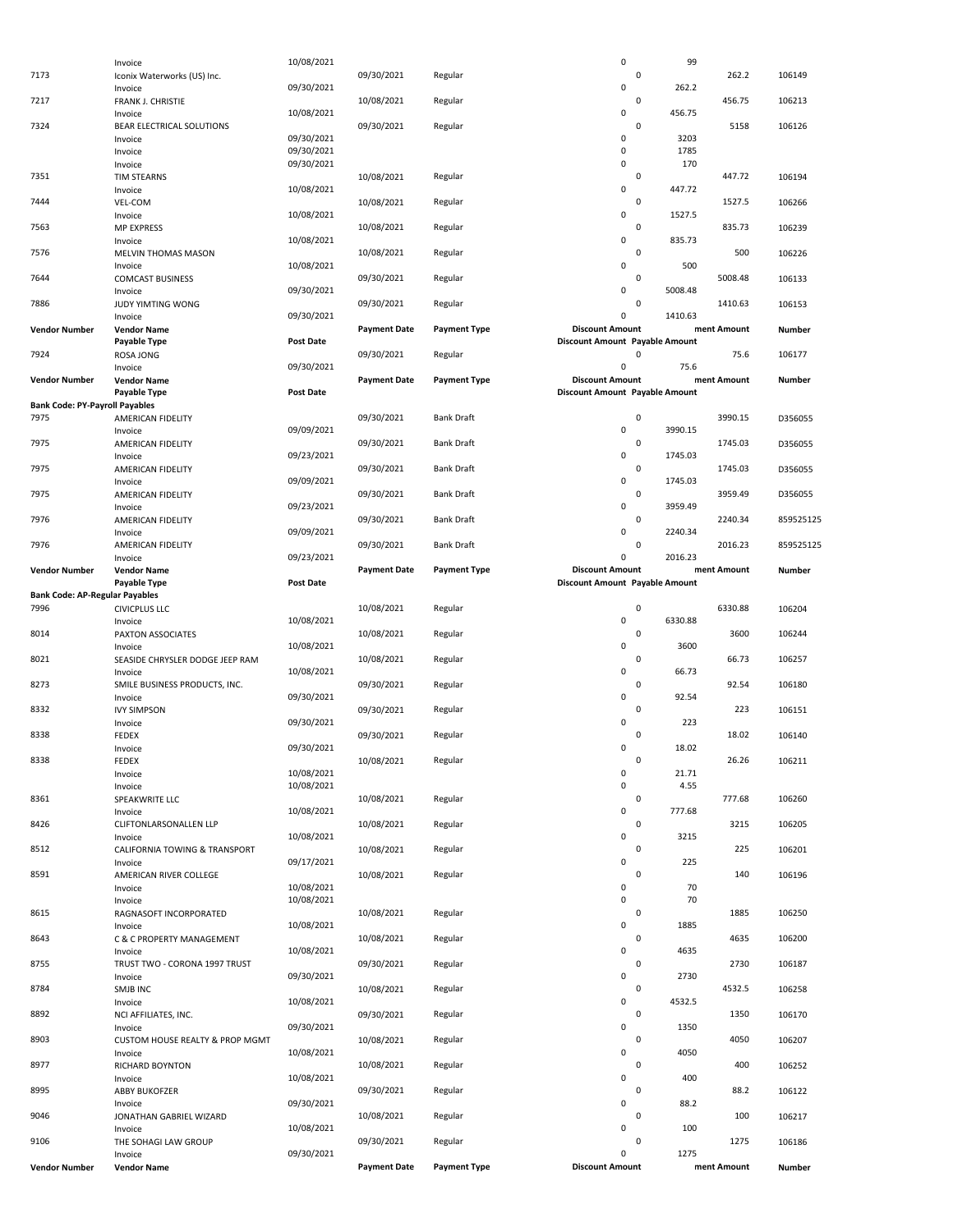|                                       | Payable Type                                 | <b>Post Date</b> |                     |                     | Discount Amount Payable Amount |             |             |            |
|---------------------------------------|----------------------------------------------|------------------|---------------------|---------------------|--------------------------------|-------------|-------------|------------|
| 9128                                  | <b>ANTONY TERSOL</b>                         |                  | 10/08/2021          | Regular             |                                | $\mathsf 0$ | 6277.5      | 106197     |
|                                       | Invoice                                      | 10/08/2021       |                     |                     | $\pmb{0}$                      |             | 6277.5      |            |
| 9157                                  |                                              |                  | 09/30/2021          |                     |                                | $\mathsf 0$ | 315         |            |
|                                       | <b>GREG S. OMOTO</b>                         |                  |                     | Regular             | $\mathsf 0$                    |             | 315         | 106143     |
|                                       | Invoice                                      | 09/30/2021       |                     |                     |                                |             |             |            |
| 9212                                  | <b>WEX BANK</b>                              |                  | 10/08/2021          | Regular             |                                | 0           | 470         | 106270     |
|                                       | Invoice                                      | 10/08/2021       |                     |                     | 0                              |             | 470         |            |
| 9235                                  | PUBLIC AGENCY RISK MGMT ASSOCIATION          |                  | 09/30/2021          | Regular             |                                | $\mathsf 0$ | 150         | 106176     |
|                                       | Invoice                                      | 09/30/2021       |                     |                     | 0                              |             | 150         |            |
| 9247                                  | VERIZON CONNECT NWF INC.                     |                  | 10/08/2021          | Regular             |                                | $\mathsf 0$ | 1908.95     | 106267     |
|                                       | Invoice                                      | 10/08/2021       |                     |                     | 0                              | 1908.95     |             |            |
| 9308                                  | A-7 AUSTIN, LTD.                             |                  | 10/08/2021          | Regular             |                                | $\mathsf 0$ | 403.96      | 106193     |
|                                       | Invoice                                      | 10/08/2021       |                     |                     | $\pmb{0}$                      |             | 403.96      |            |
| 9312                                  | ZACHARY COLE WESTON                          |                  | 09/30/2021          | Regular             |                                | $\mathsf 0$ | 100         | 106192     |
|                                       | Invoice                                      | 09/30/2021       |                     |                     | $\mathsf 0$                    |             | 100         |            |
| 9313                                  | MANUEL L. LOPEZ & LINDA L. LOPEZ             |                  | 10/08/2021          | Regular             |                                | $\mathsf 0$ | 175         | 106223     |
|                                       |                                              | 10/08/2021       |                     |                     | 0                              |             | 175         |            |
| 9318                                  | Invoice                                      |                  | 09/30/2021          |                     |                                | $\mathsf 0$ | 100         |            |
|                                       | STEVEN WHYTE                                 |                  |                     | Regular             |                                |             |             | 106182     |
|                                       | Invoice                                      | 09/30/2021       |                     |                     | $\pmb{0}$                      |             | 100         |            |
| 9347                                  | MARY ANN McCONNELL                           |                  | 09/30/2021          | Regular             |                                | $\mathsf 0$ | 650         | 106159     |
|                                       | Invoice                                      | 09/30/2021       |                     |                     | $\pmb{0}$                      |             | 650         |            |
| 9385                                  | PREMIER AUTOMOTIVE OF SEASIDE, LLC           |                  | 09/30/2021          | Regular             |                                | $\mathsf 0$ | 70.07       | 106173     |
|                                       | Invoice                                      | 09/30/2021       |                     |                     | $\mathsf 0$                    |             | 70.07       |            |
| 9387                                  | NORMAN A. TRAUB ASSOCIATES LLC               |                  | 10/08/2021          | Regular             |                                | $\mathsf 0$ | 6200        | 106241     |
|                                       | Invoice                                      | 10/08/2021       |                     |                     | 0                              |             | 6200        |            |
| 9409                                  | STURDY OIL COMPANY                           |                  | 09/30/2021          | Regular             |                                | $\mathsf 0$ | 7615.53     | 106183     |
|                                       | Invoice                                      | 09/30/2021       |                     |                     | 0                              | 7615.53     |             |            |
| 9470                                  |                                              |                  |                     |                     |                                | 0           |             |            |
|                                       | C & A PORTABLE POTTIES SERVICE LLC           |                  | 09/30/2021          | Regular             |                                |             | 1364.05     | 106129     |
|                                       | Invoice                                      | 06/30/2021       |                     |                     | 0                              |             | 1080        |            |
|                                       | Invoice                                      | 09/30/2021       |                     |                     | $\mathsf 0$                    |             | 87.4        |            |
|                                       | Invoice                                      | 09/30/2021       |                     |                     | 0                              |             | 196.65      |            |
| 9501                                  | A. W. ROGERS HAWLEY                          |                  | 09/30/2021          | Regular             |                                | $\mathsf 0$ | 2530        | 106121     |
|                                       | Invoice                                      | 09/30/2021       |                     |                     | $\mathsf 0$                    |             | 2530        |            |
| 9524                                  | BAY VIEW COMMUNITY DE LLC                    |                  | 09/30/2021          | Regular             |                                | $\mathsf 0$ | 5114.4      | 106125     |
|                                       | Invoice                                      | 09/30/2021       |                     |                     | 0                              |             | 5114.4      |            |
| 9527                                  | MONTEREY BAY MILITARY HOUSING LLC            |                  | 09/30/2021          | Regular             |                                | $\mathbf 0$ | 18001.77    | 106167     |
|                                       |                                              | 09/30/2021       |                     |                     | $\pmb{0}$                      |             | 296.03      |            |
|                                       | Invoice                                      |                  |                     |                     | $\mathbf 0$                    |             |             |            |
|                                       | Invoice                                      | 09/30/2021       |                     |                     |                                |             | 6554        |            |
|                                       | Invoice                                      | 09/30/2021       |                     |                     | $\pmb{0}$                      | 8901.74     |             |            |
|                                       | Invoice                                      | 09/30/2021       |                     |                     | $\pmb{0}$                      |             | 2250        |            |
| 9527                                  | MONTEREY BAY MILITARY HOUSING LLC            |                  | 10/08/2021          | Regular             |                                | $\mathsf 0$ | 29707.7     | 106231     |
|                                       | Invoice                                      | 10/08/2021       |                     |                     | 0                              | 12135.75    |             |            |
|                                       | Invoice                                      | 10/08/2021       |                     |                     | $\mathbf 0$                    |             | 6991.5      |            |
|                                       | <b>Vendor Name</b>                           |                  | <b>Payment Date</b> | <b>Payment Type</b> | <b>Discount Amount</b>         |             | ment Amount | Number     |
| <b>Vendor Number</b>                  |                                              |                  |                     |                     |                                |             |             |            |
|                                       |                                              |                  |                     |                     |                                |             |             |            |
|                                       | Payable Type                                 | <b>Post Date</b> |                     |                     | Discount Amount Payable Amount |             |             |            |
|                                       | Invoice                                      | 10/08/2021       |                     |                     | 0                              | 10580.45    |             |            |
| <b>Vendor Number</b>                  | <b>Vendor Name</b>                           |                  | <b>Payment Date</b> | <b>Payment Type</b> | <b>Discount Amount</b>         |             | ment Amount | Number     |
|                                       | Payable Type                                 | <b>Post Date</b> |                     |                     | Discount Amount Payable Amount |             |             |            |
| <b>Bank Code: PY-Payroll Payables</b> |                                              |                  |                     |                     |                                |             |             |            |
| 9543                                  | <b>TEXAS LIFE</b>                            |                  | 09/30/2021          | Bank Draft          |                                | $\mathsf 0$ | 406.78      | DFT0004935 |
|                                       | Invoice                                      | 09/09/2021       |                     |                     | $\pmb{0}$                      |             | 406.78      |            |
| 9543                                  | <b>TEXAS LIFE</b>                            |                  | 09/30/2021          | Bank Draft          |                                | $\mathsf 0$ | 406.78      | DFT0004935 |
|                                       | Invoice                                      | 09/23/2021       |                     |                     | $\mathbf 0$                    |             | 406.78      |            |
| 9543                                  |                                              |                  | 09/30/2021          | <b>Bank Draft</b>   |                                | 0           | $-0.16$     |            |
|                                       | <b>TEXAS LIFE</b>                            |                  |                     |                     | $\Omega$                       |             | $-0.16$     | DFT0004935 |
|                                       | Credit Memo                                  | 09/30/2021       |                     |                     |                                |             |             |            |
| <b>Vendor Number</b>                  | <b>Vendor Name</b>                           |                  | <b>Payment Date</b> | <b>Payment Type</b> | <b>Discount Amount</b>         |             | ment Amount | Number     |
|                                       | Payable Type                                 | <b>Post Date</b> |                     |                     | Discount Amount Payable Amount |             |             |            |
| <b>Bank Code: AP-Regular Payables</b> |                                              |                  |                     |                     |                                |             |             |            |
| 9560                                  | RUTH DONOHUGH                                |                  | 09/30/2021          | Regular             |                                | $\mathsf 0$ | 3690.5      | 106178     |
|                                       | Invoice                                      | 09/30/2021       |                     |                     | $\pmb{0}$                      |             | 3690.5      |            |
| 9589                                  | COAST & VALLEY PROPERTIES, INC.              |                  | 09/30/2021          | Regular             |                                | $\mathsf 0$ | 3990        | 106131     |
|                                       | Invoice                                      | 09/30/2021       |                     |                     | $\pmb{0}$                      |             | 3990        |            |
| 9592                                  | SEASIDE HOUSING LP                           |                  | 09/30/2021          | Regular             |                                | $\mathsf 0$ | 1203.25     | 106179     |
|                                       | Invoice                                      | 09/30/2021       |                     |                     | 0                              |             | 727.3       |            |
|                                       | Invoice                                      | 09/30/2021       |                     |                     | $\pmb{0}$                      |             | 475.95      |            |
| 9597                                  |                                              |                  | 09/30/2021          | Regular             |                                | $\mathsf 0$ | 2767.5      | 106152     |
|                                       | JAMES AND CONNIE MITCHELL FAMILY TRUST       |                  |                     |                     | $\pmb{0}$                      |             | 2767.5      |            |
|                                       | Invoice                                      | 09/30/2021       |                     |                     |                                |             |             |            |
| 9599                                  | POVILAS JONAS STRAZDAS                       |                  | 09/30/2021          | Regular             |                                | $\mathsf 0$ | 4830        | 106172     |
|                                       | Invoice                                      | 09/30/2021       |                     |                     | $\pmb{0}$                      |             | 4830        |            |
| 9611                                  | 36 NORTH PROPERTIES INC.                     |                  | 09/30/2021          | Regular             |                                | $\mathsf 0$ | 2861.19     | 106120     |
|                                       | Invoice                                      | 09/30/2021       |                     |                     | 0                              | 2861.19     |             |            |
| 9619                                  | TERESA TERSOL-WISEMAN                        |                  | 10/08/2021          | Regular             |                                | $\mathsf 0$ | 6277.5      | 106262     |
|                                       | Invoice                                      | 10/08/2021       |                     |                     | 0                              |             | 6277.5      |            |
| 9623                                  | <b>ISRAEL CASTRO</b>                         |                  | 09/30/2021          | Regular             |                                | $\mathsf 0$ | 3825        | 106150     |
|                                       | Invoice                                      | 09/30/2021       |                     |                     | 0                              |             | 3825        |            |
| 9635                                  | COLLINS ELECTRICAL COMPANY, INC.             |                  | 09/30/2021          | Regular             |                                | $\mathsf 0$ | 125         | 106132     |
|                                       | Invoice                                      | 09/30/2021       |                     |                     | 0                              |             | 125         |            |
|                                       |                                              |                  |                     |                     |                                | $\mathsf 0$ |             |            |
| 9639                                  | CARDINALLI REALTY & PROPERTY MGMT CO, INC.   |                  | 10/08/2021          | Regular             |                                |             | 6027.5      | 106203     |
|                                       | Invoice                                      | 10/08/2021       |                     |                     | 0                              |             | 6027.5      |            |
| 9665                                  | LAWSON PRODUCTS, INC.                        |                  | 09/30/2021          | Regular             |                                | $\mathsf 0$ | 152.96      | 106157     |
|                                       | Invoice                                      | 09/30/2021       |                     |                     | $\pmb{0}$                      |             | 152.96      |            |
| 9670                                  | ROBERT HALF INTERNATIONAL INC.               |                  | 10/08/2021          | Regular             |                                | $\mathsf 0$ | 2944.8      | 106253     |
|                                       | Invoice                                      | 10/08/2021       |                     |                     | $\pmb{0}$                      |             | 1472.4      |            |
|                                       | Invoice                                      | 10/08/2021       |                     |                     | 0                              |             | 1472.4      |            |
| 9685                                  | BELNICK RETAIL LLC % BELNICK, INC., SOLE MBR |                  | 10/08/2021          | Regular             |                                | $\mathsf 0$ | 14173.77    | 106199     |
|                                       | Invoice                                      | 10/08/2021       |                     |                     | 0                              | 14173.77    |             |            |
| 9693                                  | LIFE-ASSIST, INC.                            |                  | 10/08/2021          | Regular             | $\pmb{0}$                      | $\pmb{0}$   | 296.07      | 106221     |